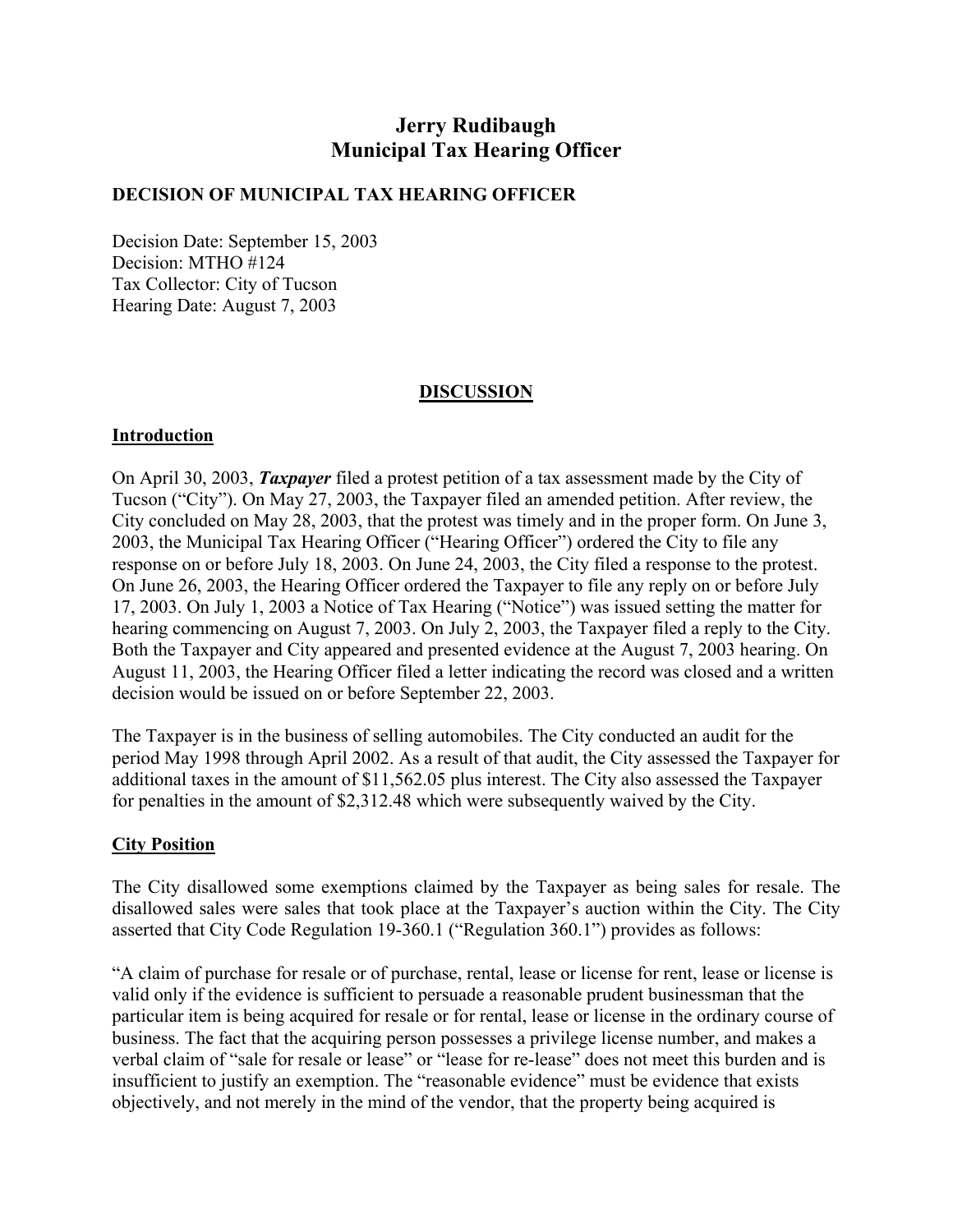normally sold, rented, leased or licensed by the acquiring person in the ordinary course of business. Failure to obtain such reasonable evidence at the time of the transaction will be a basis for disallowance of any claimed deduction on returns filed for such transactions."

The City disallowed those sales with no license number or ones that had been cancelled years earlier in which the Taxpayer had no documentation. The City argued that without some formal documentation, the City could not determine if the disallowed transactions were taxable or exempt. According to the City, the Taxpayer should obtain documentation from each customer to be able to make a determination of whether the customer is currently exempt.

## **Taxpayer Position**

The Taxpayer made a number of sales of automobiles to organizations that represented they were going to resell the automobiles in the regular course of their business. The Taxpayer asserted that it is imperative to begin with the words of the operative statute that in this case was City Code Section 19-465(1) ("Section 465"). Section 465 provides an exemption for "sales of tangible personal property to a person regularly engaged in the business of selling such property". The Taxpayer asserts that the City indicated they disallow "only those sales with no license number or ones that had been cancelled years earlier." The Taxpayer argued the City has used the wrong test, as there is nothing in the words "regularly engaged in the business of selling" that implies the requirement that the purchaser "has a current Arizona transaction privilege tax license." According to the Taxpayer, Regulation 360.1 requires evidence sufficient to "persuade a reasonably prudent businessman" that the purchaser is acquiring the item for resale in the regular course of business. The Taxpayer asserts that a reasonable prudent businessman would conclude that purchasers such as *Buyer A*, *Buyer B*, and *Buyer C* were purchasing automobiles that were destined for resale. Given past business dealings with these same purchasers the Taxpayer argued it was reasonable to conclude the sales were purchases by used car dealers for resale to the public.

According to the Taxpayer, another problem with the City's approach is that the Taxpayer has no way of validating whether a transaction privilege tax license number is currently in force. For example, *Buyer B* provided the Taxpayer with what appears to be a valid Arizona transaction privilege tax number. However, the City determined the license was cancelled in October 1999. The Taxpayer argued that it should not be penalized because a purchaser has let its license get cancelled. The Taxpayer asserts that it has met the four statutory requirements for exemption and that the City has no authority to add a requirement that the purchasers provide written confirmation that they have a current Arizona transaction privilege tax license. Accordingly, the Taxpayer requested its protest should be granted.

## **ANALYSIS**

The burden of proof is on the Taxpayer to demonstrate that the sales in question were intended for resale. Pursuant to Regulation 360.1, the Taxpayer needs to provide evidence to "persuade a reasonably prudent businessman that the particular item is being acquired for resale or for rental, lease or license in the ordinary course of business." For those sales referred to as sales to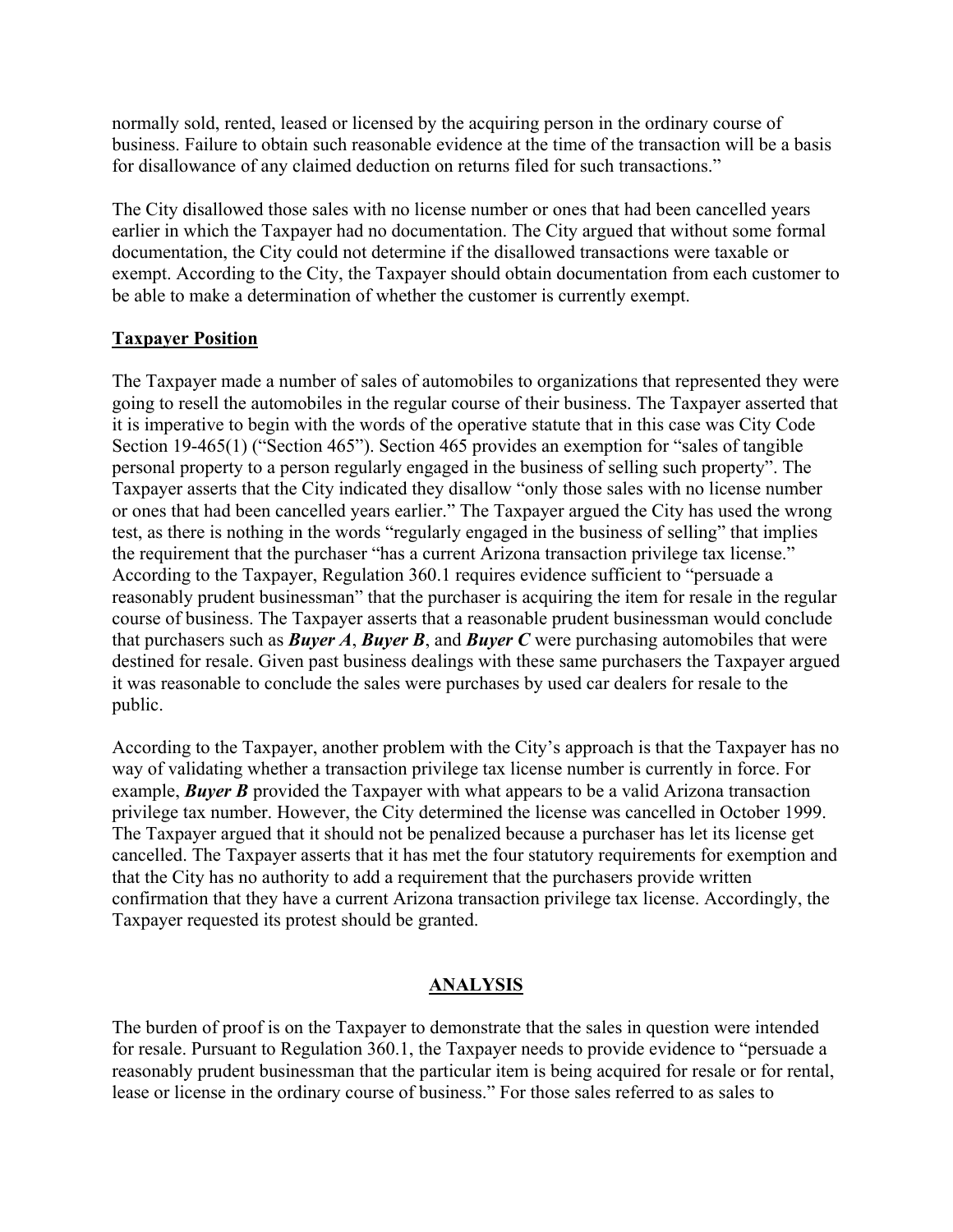Mexican companies in which there is a blank under the resale I.D.# column, we do not find the Taxpayer has provided sufficient evidence to meet its burden of proof Based on the name and the fact they provided a resale I.D.# (even though cancelled) would provide sufficient evidence to "persuade a reasonable prudent businessman" that the sales to *Buyer B* were sales intended for resale. For the same reason, we find a "reasonably prudent businessman" would find the sales to **Buyer A** (even though resale I.D.# listed was not a valid number) were sales intended for resale. We find a "reasonably prudent businessman" would be more cautious on sales to **Buyer D**, *Buyer E*, *Buyer F*, and *Buyer C*. The names alone don't tell a "reasonably prudent businessman" what type of business these companies are in. This is demonstrated by the fact that *Buyer E* is an auto glass company and it would not appear to be purchasing an automobile for resale in the ordinary course of business. As a result, we do not find there was sufficient evidence to demonstrate to a "reasonably prudent businessman" that the sales to *Buyer D*, *Buyer E*, and **Buyer C** were sales for resale in the ordinary course of business. Based on the above we find the Taxpayer's protest should be granted for the sales to *Buyer B* and *Buyer A* and disallowed for all other sales.

#### **FINDINGS OF FACT**

- 1. On April 30 8, 2003, the Taxpayer filed a protest of a tax assessment by the City.
- 2. On May 27, 2003, the Taxpayer filed an amended petition.
- 3. After review, the City concluded on May 28, 2003 that the protest was timely and in proper form.
- 4. On June 3, 2003, the Hearing Officer ordered the City to file any response on or before July 18, 2003.
- 5. On June 24, 2003, the City filed a response to the protest.
- 6. On June 26, 2003, the Hearing Officer ordered the Taxpayer to file any reply on or before July 17, 2003.
- 7. On July 1, 2003, a Notice was issued setting the matter for hearing commencing on August 7, 2003.
- 8. On July 2, 2003, the Taxpayer filed a reply to the City.
- 9. Both the Taxpayer and the City appeared and presented evidence at the August 7, 2003 hearing.
- 10. On August 11, 2003, the Hearing Officer filed a letter indicating the record was closed and a written Decision would be issued on or before September 22, 2003.
- 11. The Taxpayer is in the business of selling automobiles.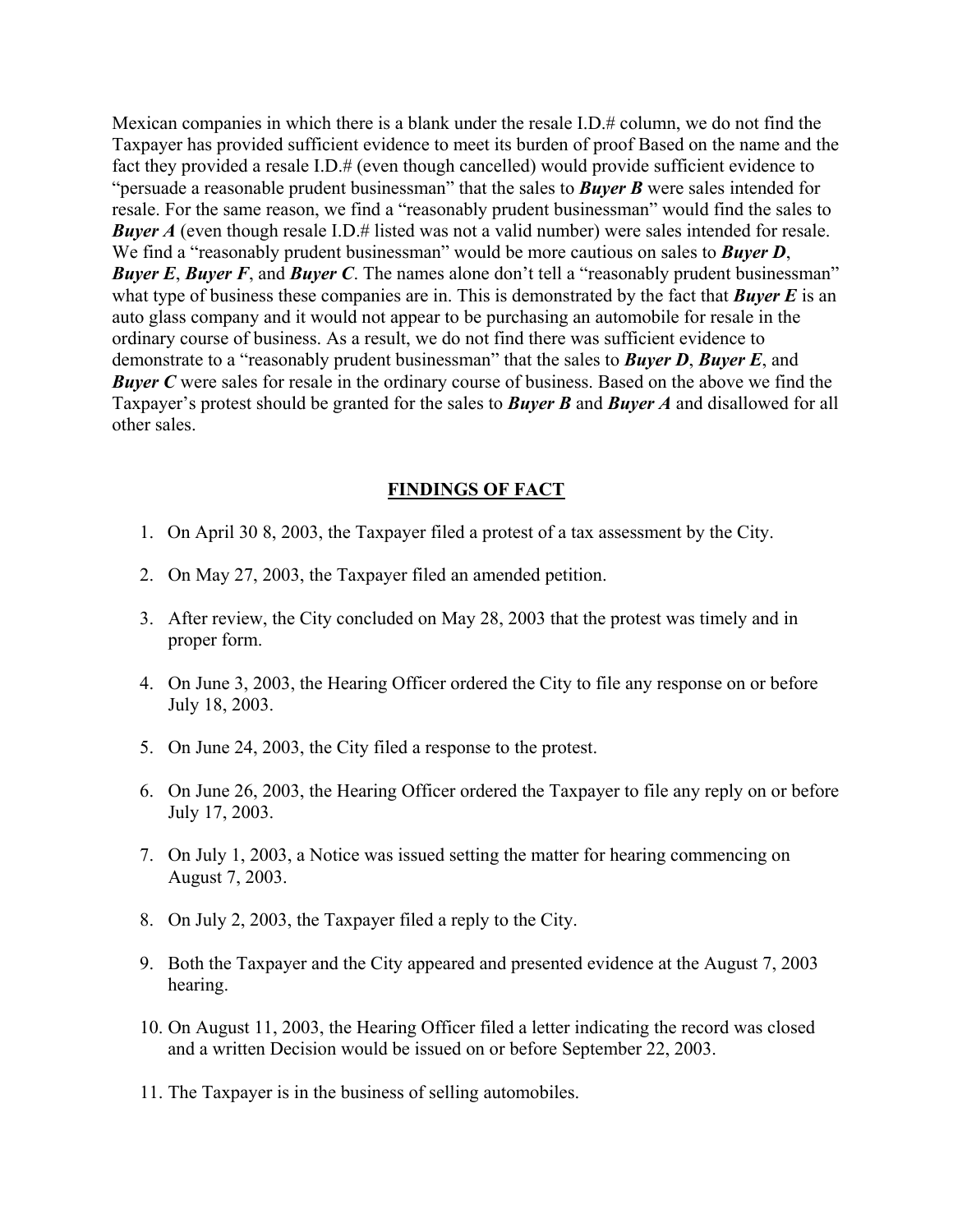- 12. The City conducted an audit for the period May 1998 through April 2002.
- 13. As a result of the audit, the City assessed the Taxpayer for additional taxes in the amount of \$11,562.05 plus interest.
- 14. The City also assessed the Taxpayer for penalties in the amount of \$2,312.48 that were subsequently waived by the City.
- 15. The City disallowed some exemptions claimed by the Taxpayer as being sales for resale.
- 16. The disallowed sales were sales that took place at the Taxpayer's auction within the City.
- 17. *Buyer B* provided the Taxpayer with what appeared to be a valid Arizona transaction privilege tax number.
- 18. The City determined the license from *Buyer B* had been cancelled in October of 1999.
- 19. For those sales referred to as sales to Mexican companies, the Taxpayer did not obtain any resale I.D.#.
- 20. The Taxpayer obtained a resale I.D.# from *Buyer A*.
- 21. The resale I.D.# for *Buyer A* was not a valid I.D.#.
- 22. The Taxpayer did not have a valid I.D.# for *Buyer D*, *Buyer E*, *Buyer F*, or *Buyer C*.
- 23. *Buyer E* is an auto glass company.

### **CONCLUSIONS OF LAW**

- 1. Pursuant to ARS Section 42-6056, the Municipal Tax Hearing Officer is to hear all reviews of petitions for hearing or redetermination under the Model City Tax Code.
- 2. Section 465 provides an exemption for "sales of tangible personal property to a person regularly engaged in the business of selling such property".
- 3. Regulation 360.1 requires evidence sufficient to persuade a "reasonably prudent businessman" that the purchaser is acquiring the item for resale in the regular course of business.
- 4. There was sufficient evidence to "persuade a reasonably prudent businessman" that the sales to *Buyer B*, and *Buyer A* were sales intended for resale.